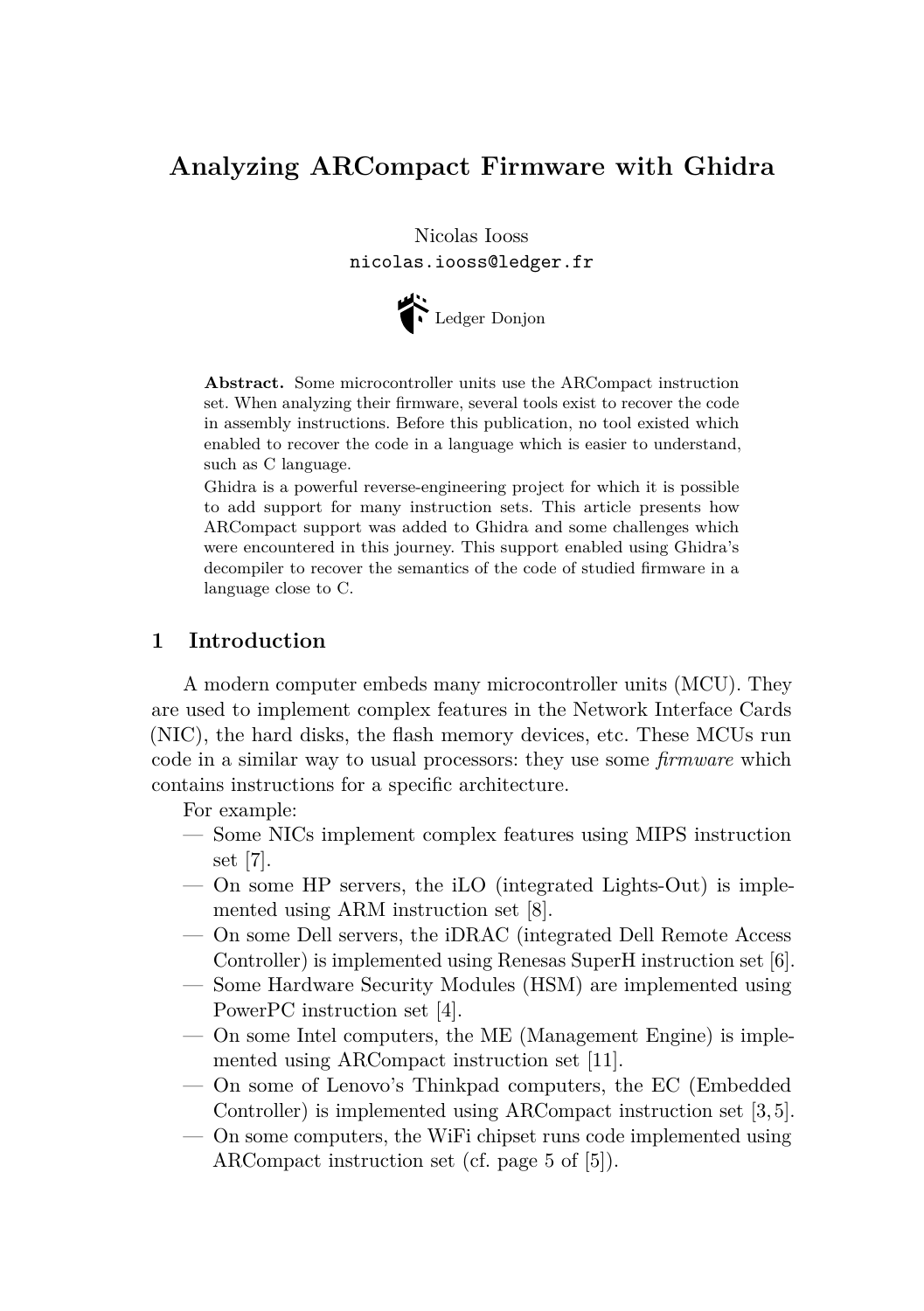Many of the used instruction sets have been implemented in reverseengineering tools such as [Binary Ninja,](https://binary.ninja/) [Ghidra,](https://ghidra-sre.org/) [IDA,](https://www.hex-rays.com/products/ida/) [metasm,](https://github.com/jjyg/metasm) [miasm,](https://github.com/cea-sec/miasm) [objdump](https://man7.org/linux/man-pages/man1/objdump.1.html) and [radare2.](https://github.com/radareorg/radare2) However these tools usually only implement a *disassembler* for instructions sets which are not widely used. The static analysis of firmware is much easier when the code can be actually *decompiled*, for example in C language or in a pseudo-code which is easier to read than raw assembly instructions.

*Ghidra* (<https://ghidra-sre.org/>) is a powerful tool which enables implementing a decompiler for any instruction set quite easily. This relies on a domain-specific language called SLEIGH [\[1\]](#page-8-7).

*ARCompact* is the name of an instruction set used by some ARC processors (Argonaut RISC Core). It is still widely used in several MCUs embedded in computers. This is why implementing support for this instruction set in reverse-engineering tools can be very useful.

This article presents how the support for ARCompact was added to Ghidra in order to analyze the firmware of an MCU studied by Ledger Donjon. This support enabled using Ghidra's disassembler and decompiler in the analysis. It was submitted as a Pull Request in May 2021, [https://](https://github.com/NationalSecurityAgency/ghidra/pull/3006) [github.com/NationalSecurityAgency/ghidra/pull/3006](https://github.com/NationalSecurityAgency/ghidra/pull/3006). This article highlights the main challenges which were encountered and how they were solved.

## **2 ARCompact instruction set discovered through Ghidra**

When studying an instruction set, some characteristics need to be determined. Is the length of instructions fixed? How many core registers are available? Are there several address spaces for code and data? How are functions called?

For ARCompact, the Programmer's Reference [\[2\]](#page-8-8) provides answers to all these questions. ARCompact is an instruction set which operates on 32-bit values using variable-length instructions. There are sixty-four 32-bit core registers. Some instructions can be conditionally executed, with a condition which depends on four condition flags (Z, N, C and V) like ARM instruction set.[1](#page-1-0) When calling functions, the instruction *Branch and Link* (bl) puts the return address in the register named blink, like ARM's link register.

These characteristics enabled to bootstrap ARCompact support in Ghidra. For this, several files were created in a new directory named

<span id="page-1-0"></span><sup>1.</sup> Z is the *Zero* flag, N is the *Negative* flag, C is the *Carry* flag and V is the *Overflow* flag.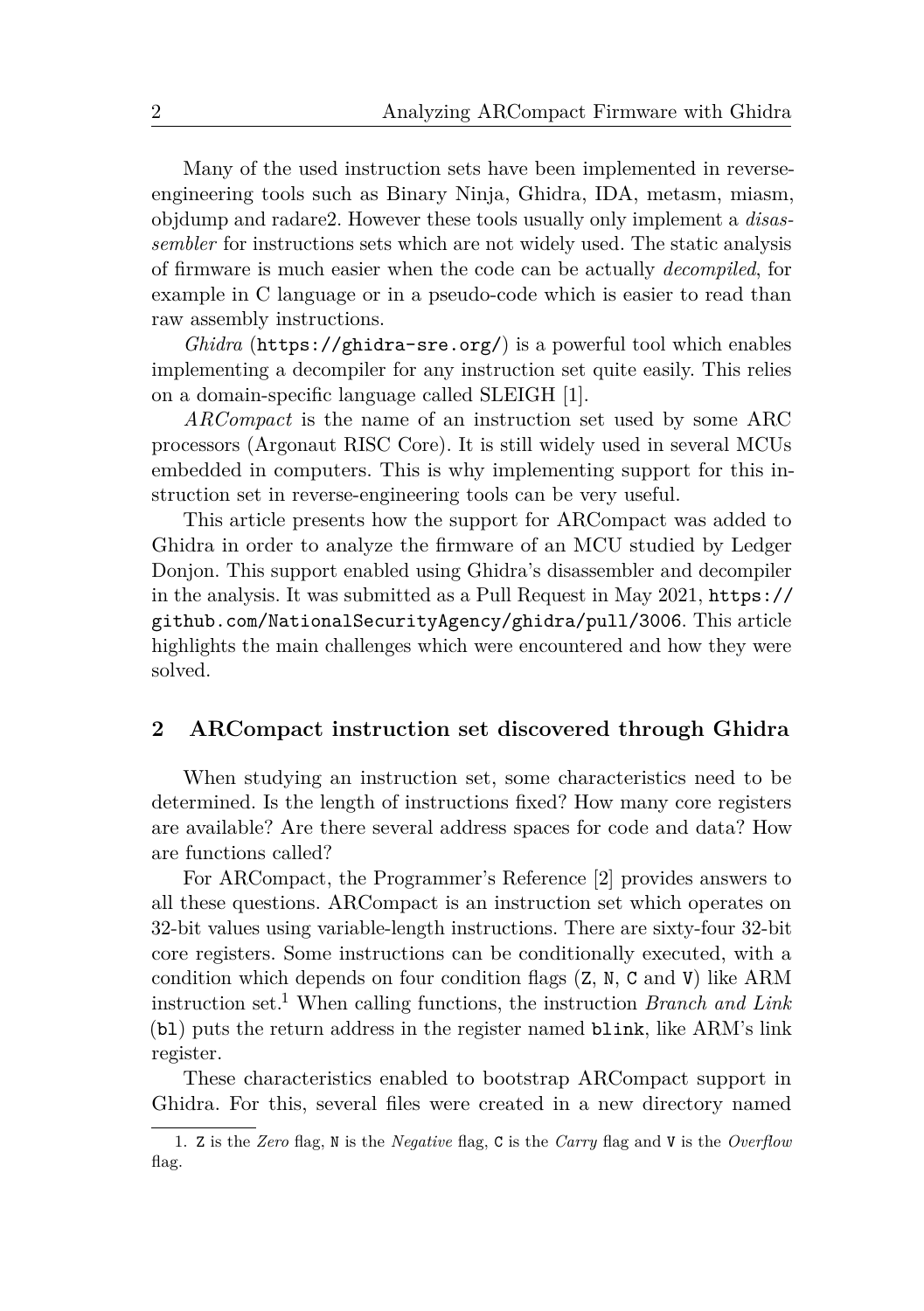Ghidra/Processors/ARCompact in Ghidra's directory. These files were inspired from the support of other instruction sets, including previous works about supporting MeP [\[12–](#page-8-9)[14\]](#page-8-10) and Xtensa instruction sets [\[9,](#page-8-11) [10\]](#page-8-12).

The file which described how instructions are decoded, Ghidra/Processors/ARCompact/data/languages/ARCompact.slaspec was initialized with the definition of some registers (listing [1\)](#page-2-0).

```
1 define register offset =0 x00 size =4 [
2 r0 r1 r2 r3 r4 r5 r6 r7 r8 r9 r10 r11 r12 r13 r14 r15
3 r16 r17 r18 r19 r20 r21 r22 r23 r24 r25 gp fp sp ilink1 ilink2
        blink
4 r32 r33 r34 r35 r36 r37 r38 r39 r40 r41 r42 r43 r44 r45 r46 r47
5 r48 r49 r50 r51 r52 r53 r54 r55 r56 mlo mmid mhi lp_count
        r61reserved r62limm pcl
6 \mid  ];
7 define register offset =0 x130 size =1 [ Z N C V ];
```
**Listing 1.** SLEIGH specification of ARCompact core registers

Implementing the decoding of each instruction is then a matter of defining *tokens* to extract bits and defining the associated semantics in pseudo-code. This process was described in length in previous presentations [\[12\]](#page-8-9) and in Ghidra's documentation [\[1\]](#page-8-7).

There were several challenges in the implementation of ARCompact instruction set. One of them was that instructions using 32-bits constants encode them in a mix of Little Endian and Big Endian: the value 0xAABBCCDD is encoded as bytes BB AA DD CC. This issue was solved by defining a constructor limm (for *long immediate*) using specific tokens (listing [2\)](#page-2-1).

```
1 define token limm_low_token (16) limm_low = (0, 15);
2 define token limm_high_token (16) limm_high = (0, 15);
3 limm : limm is limm_high ; limm_low [ limm = ( limm_high << 16) +
      limm_low ; ] { export *[ const ]:4 limm ; }
```
**Listing 2.** SLEIGH specification of the decoding of 32-bit immediate values

Some other challenges are described in the following sections.

#### **3 64-bit multiplication**

The analyzed firmware contains the code in listing [3.](#page-2-2)

```
1 Address Bytes Instruction Description
  2 c0085164 08 74 mov_s r12 ,r0 ; move the value in r0 to r12
3 c0085166 e0 78 nop_s ; no operation
4 c0085168 1d 22 41 00 mpyu r1 ,r2 ,r1 ; multiply r2 and r1 into r1
```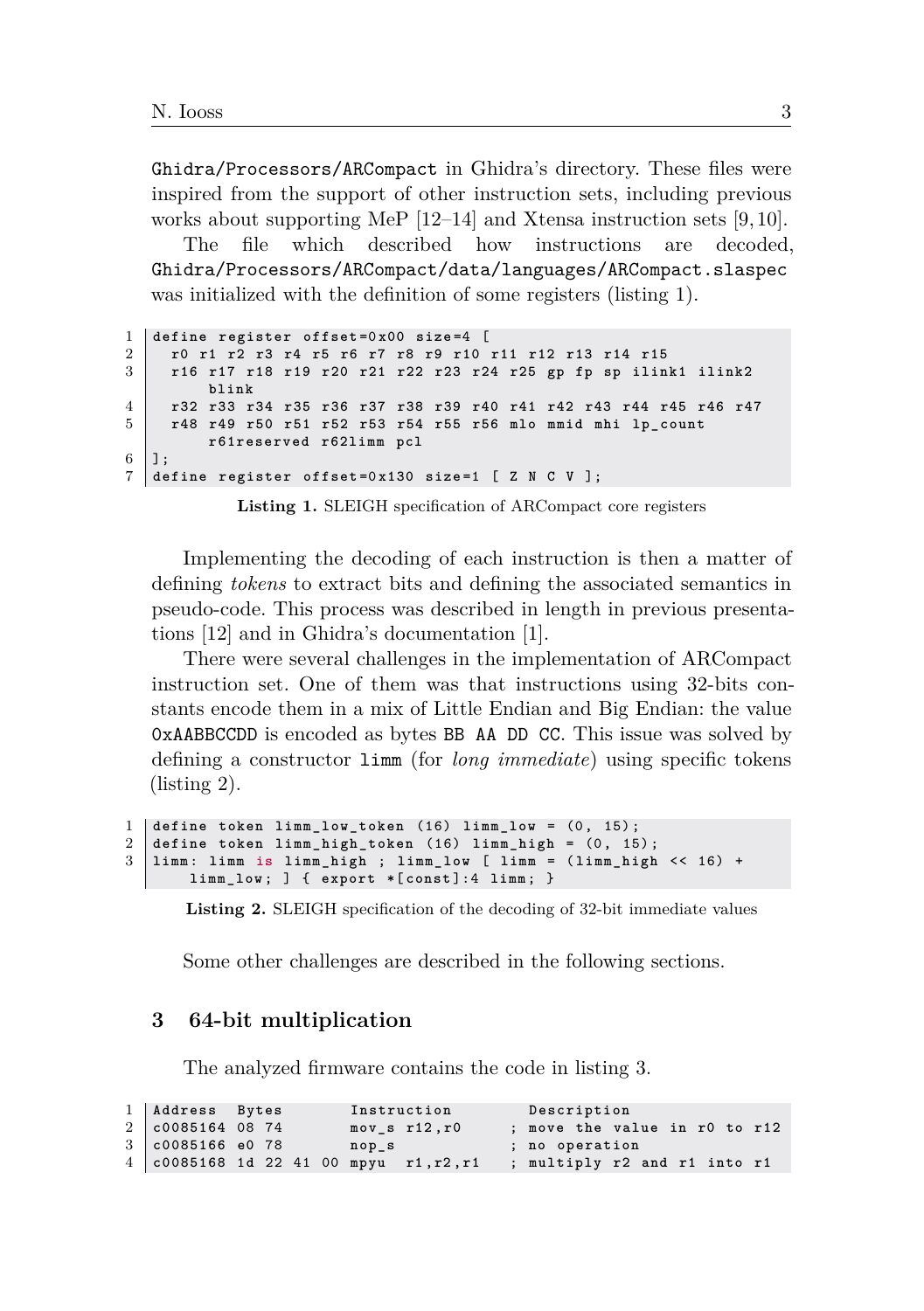| 8 c0085178 61 71 | store the high 32 bits in r11 | $5$ $\vert$ c008516c 1d 22 00 03 mpyu r0, r2, r12 ; multiply r2 and r12 into r0<br>6 $\vert$ c0085170 1c 22 0b 03 mpyhu r11, r2, r12 ; multiply r2 and r12 and<br>$7  $ $c0085174$ 1d 23 Oc 03 mpyu r12, r3, r12; multiply r3 and r12 into r12<br>add s r1, r1, r11; add r1 and r11 into r1<br>add $s$ r1, r1, r12 ; add r1 and r12 into r1<br>j_s blink ; jump back to the caller |
|------------------|-------------------------------|------------------------------------------------------------------------------------------------------------------------------------------------------------------------------------------------------------------------------------------------------------------------------------------------------------------------------------------------------------------------------------|

**Listing 3.** Assembly code containing multiplication instructions

mpyu and mpyhu compute the product of two 32-bit registers as a 64-bit value and store in the destination register either the low 32 bits or the high 32 bits of the result. Using both instruction could mean that the code implements a 64-bit multiplication. When doing some maths, it appears that the code indeed computes the 64-bit product of two 64-bit numbers. With Ghidra, it is possible to accelerate this analysis by implementing the semantics of the instructions.

The SLEIGH specification of these instructions was implemented as shown in listing [4.](#page-3-0)

```
1 : mpyhu ^ op4_dotcond op4_a , op4_b_src , op4_c_src is
2 ( l_major_opcode =0 x04 & l_sub_opcode6 =0 x1c & l_flag =0 &
3 op4_dotcond & op4_a ) ... & op4_b_src & op4_c_src
\overline{4}5 # extend source values to 64 bits
6 \mid local val_b:8 = zext(op4_b_\frac{1}{2}rc);
7 local val_c :8 = zext ( op4_c_src );
8 # compute the product
9 local result :8 = val_b * val_c ;
10 # extract high 32 bits
\begin{array}{c|c} 11 & \text{op4}_a = \text{result (4)}; \\ 12 & \text{b} \end{array}12 }
13
14 : mpyu ^ op4_dotcond op4_a , op4_b_src , op4_c_src is
15 ( l_major_opcode =0 x04 & l_sub_opcode6 =0 x1d & l_flag =0 &
16 op4_dotcond & op4_a ) ... & op4_b_src & op4_c_src
17 {
18 local val_b :8 = zext ( op4_b_src );
19 local val_c :8 = zext ( op4_c_src );
20 local result:8 = val_b * val_c;<br>21 # extract low 32 bits
21 # extract low 32 bits
   \begin{cases} \text{op4}_a = \text{result:4}; \\ \end{cases}23 }
```
**Listing 4.** SLEIGH specification of instructions mpyu and mpyhu

This enabled Ghidra to directly understand the function as the implementation of a 64-bit multiplication between values stored in registers  $r1:r0$  and  $r3:r2$  (figure [1](#page-4-0) and listing [5\)](#page-3-1).

```
1 uint64_t mul64 ( uint64_t param_1 , uint64_t param_2 )
```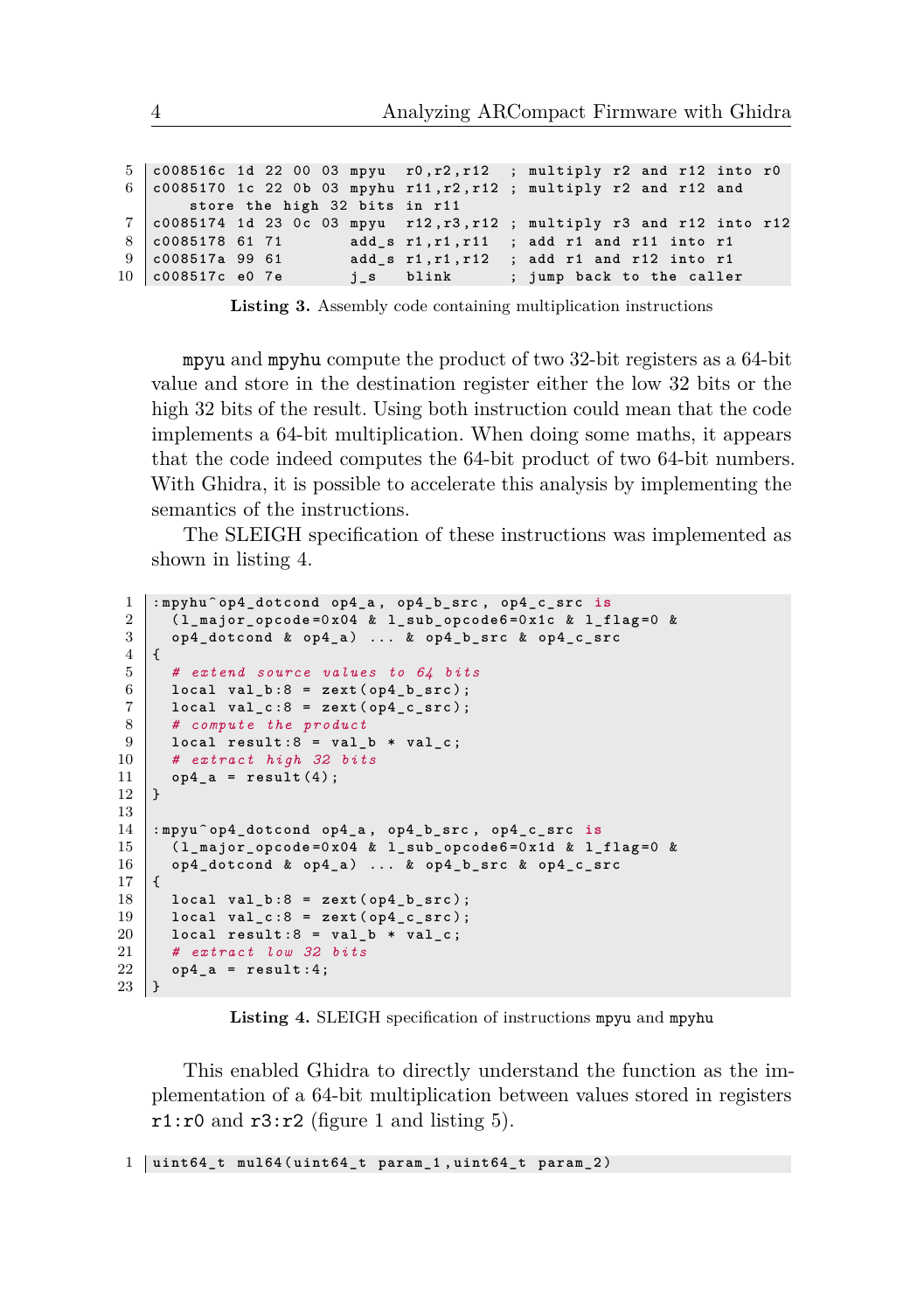$2 \mid \{$ 3 **return param\_2** \* **param\_1** ;  $4$  |  $3$ 

**Listing 5.** Decompiled output of the function given in listing [3](#page-2-2)

<span id="page-4-0"></span>

**Fig. 1.** Implementation of a 64-bit multiplication

This example shows how a decompiler can speed-up the time spent at reverse-engineering a firmware. Instead of trying to understand how mpyu and mpyhu are combined together, it is possible to rely on the code produced by the decompiler, which is much simpler.

#### **4 Loop instruction**

ARCompact instruction set provides an instruction named *Loop Set Up Branch Operation* and written lp in assembly code. This instruction could be misleading. To understand it, listing [6](#page-4-1) presents a piece of code which uses this instruction in the analyzed firmware.

<span id="page-4-1"></span> **c0085230** 0**a** 24 80 70 **mov lp\_count** ,**r2**  $2 | \text{c}0085234 | 42 21 41 00$  sub **c0085238** 42 20 43 00 **sub r3** ,**r0** ,0 **x1 c008523c a8** 20 80 01 **lp LAB\_c0085248** 5 **c0085240** 01 11 84 02 **ldb** .**a r4** ,[**r1** ,0 **x1**]  $7 \mid \text{c}0085244 \quad 01 \quad 1b \quad 0a \quad 01 \qquad \text{stb.a}$ **LAB**  $\cos 248$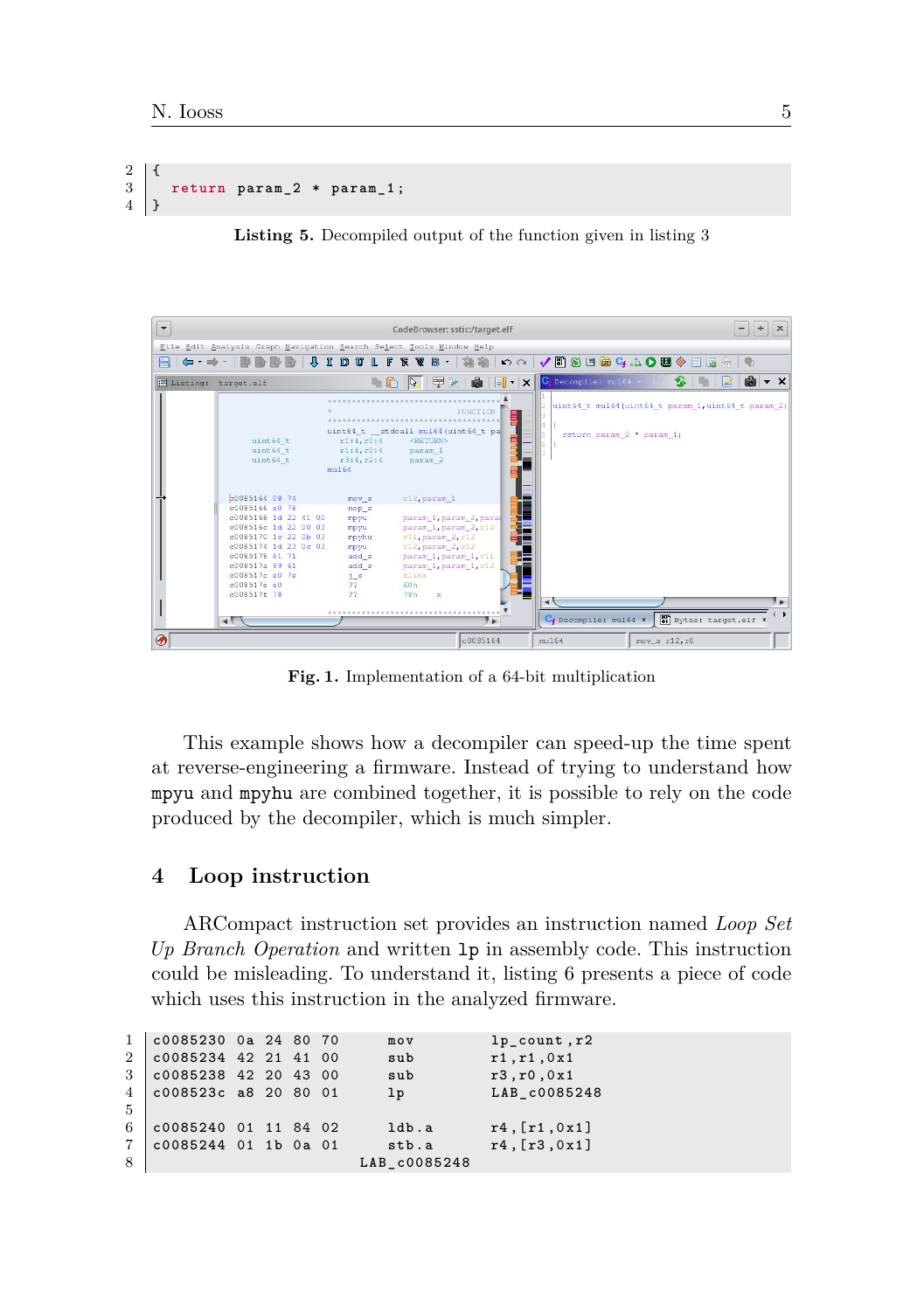9 **c0085248** 20 20 **c0** 07 **j blink**

**Listing 6.** Assembly code containing a loop

Contrary to usual branching instruction, lp LAB\_c0085248 does not mean: branch to address c0085248 if some condition is met. Instead, it means:

- Execute instructions until address c0085248 is reached.
- When reaching c0085248, decrement register lp\_count.
- If lp\_count is not zero, branch back to the instruction right after lp (at address c0085240).

This makes the code repeat the instructions between lp and the address given as parameter (c0085248) exactly lp\_count times. In this example, the instructions copy a byte from the memory referenced by r1 into the one referenced by r3, incrementing the pointers at each iteration.

The problem caused by instruction lp is that the semantic of the instruction located at the address given as parameter changes. In order to decompile the example code correctly, the semantic of the loop needs to be added to the instruction at address c0085248.

In a real ARCompact MCU, lp is implemented by using two auxiliary registers, lp\_start and lp\_end:

- $-$  lp LAB c0085248 puts the address of the next instruction (c0085240) into lp\_start and the given address c0085248 into lp\_end.
- When the MCU reaches address c0085248, as it matches the content of lp\_end, it decrements lp\_count and branches to lp\_start if it is not zero.

How such a semantic can be implemented in Ghidra? The answer is surprisingly simple, thanks to Ghidra's documentation which already contains an example of such a problem in [https://ghidra.re/courses/](https://ghidra.re/courses/languages/html/sleigh_context.html) [languages/html/sleigh\\_context.html](https://ghidra.re/courses/languages/html/sleigh_context.html):

*However, for certain processors or software, the need to distinguish between different interpretations of the same instruction encoding, based on context, may be a crucial part of the disassembly and analysis process.* [. . . ] *For example, many processors support hardware loop instructions that automatically cause the following instructions to repeat without an explicit instruction causing the branching and loop counting.*

The SLEIGH processor specification language supports a feature called *context variables*. Here is how the lp instruction was implemented with this feature.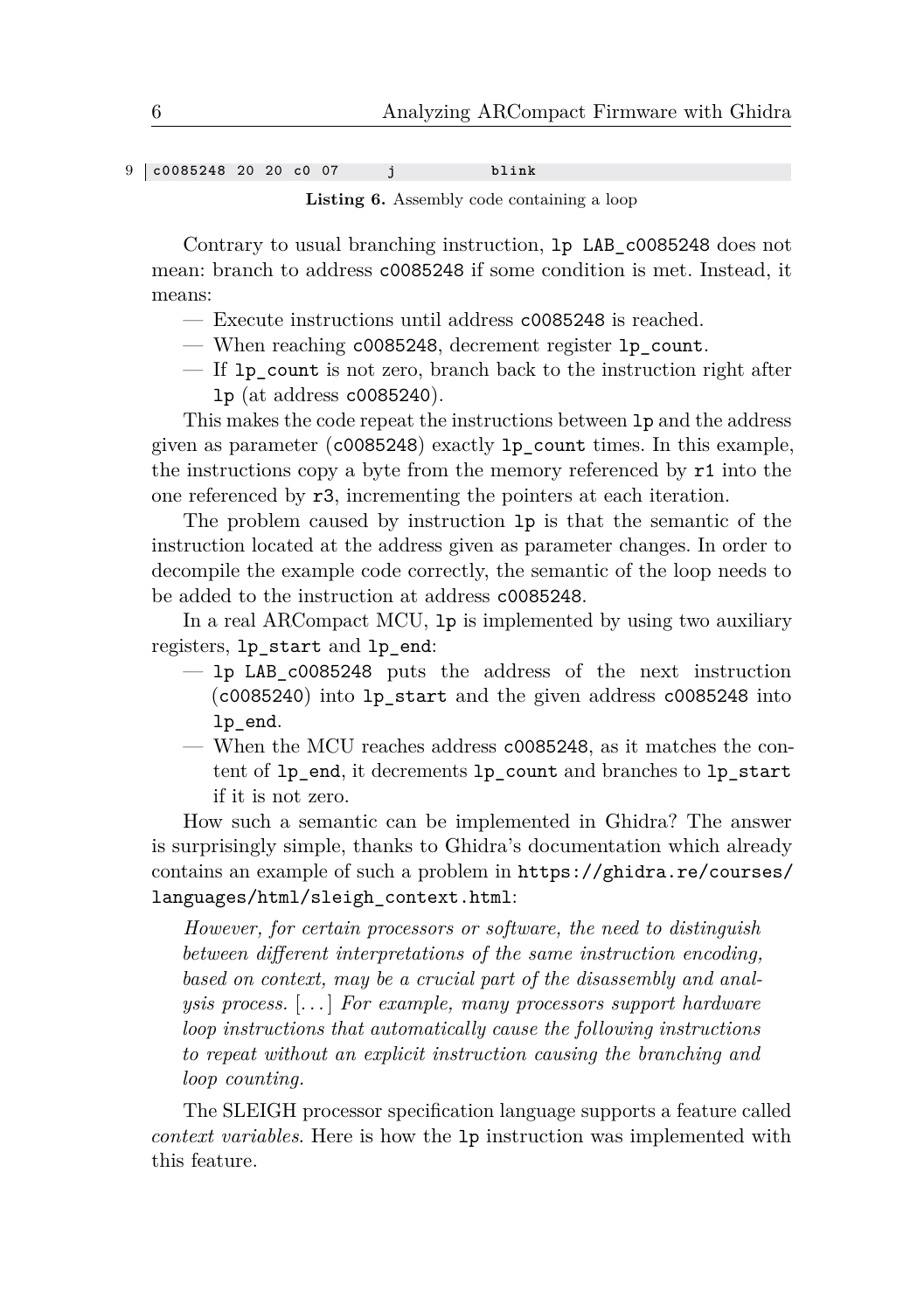First, a context was defined as well as a register storing lp\_start (listing [7\)](#page-6-0). Another register was defined, is\_in\_loop, which defines whether the lp instruction was executed (which is important to implement conditional lp instruction).

```
1 define register offset =0 x140 size =4 [ lp_start ];
2 define register offset =0 x148 size =1 [ is_in_loop ];
3 define register offset =0 x200 size =4 [ contextreg ];
4
\begin{array}{c|cc}\n5 & \text{define context context} \\
6 & \text{phase} = (0.0)\n\end{array}6 phase = (0 ,0)
7 loopEnd = (1 ,1) noflow
8 ;
```

```
Listing 7. SLEIGH specification of the context used to implement instruction lp
```
Then, the decoding of lp sets the loopEnd bit of the context to 1 for the address given to lp (listing [8\)](#page-6-1). This is done using a built-in function named globalset.

```
1 :lp op4_lp_loop_end is
2 l_major_opcode =0 x04 & l_sub_opcode6 =0 x28 & l_flag =0 &
3 l_op_format =2 & op4_lp_loop_end
4 [ loopEnd = 1; globalset ( op4_lp_loop_end , loopEnd ); ]
5 \mid \xi6 lp_start = inst_next ;
7 is_in_loop = 1;
8 }
```
**Listing 8.** SLEIGH specification of instruction lp

Finally, to change the semantic of the instruction which ends the loop, a two-phase instruction decoding was implemented (listing [9\)](#page-6-2).

```
1 : \hat{i} instruction is phase=0 & instruction<br>2 | phase = 1: 1
      2 [ phase = 1; ]
3 \mid \{4 build instruction ;
5 | }
6 :^ instruction is phase =0 & loopEnd =1 & instruction
      7 [ phase = 1; ]
8 {
9 if ( is_in_loop == 0) goto <end_loop >;
10 lp_count = lp_count - 1;
11 if ( lp_count == 0) goto <end_loop >;
12 pc = 1p\_start;13 goto [pc ];
14 \leqend loop >
15 is_in_loop = 0;
16 build instruction;<br>17 }
17 }
18
19 with : phase = 1 {
```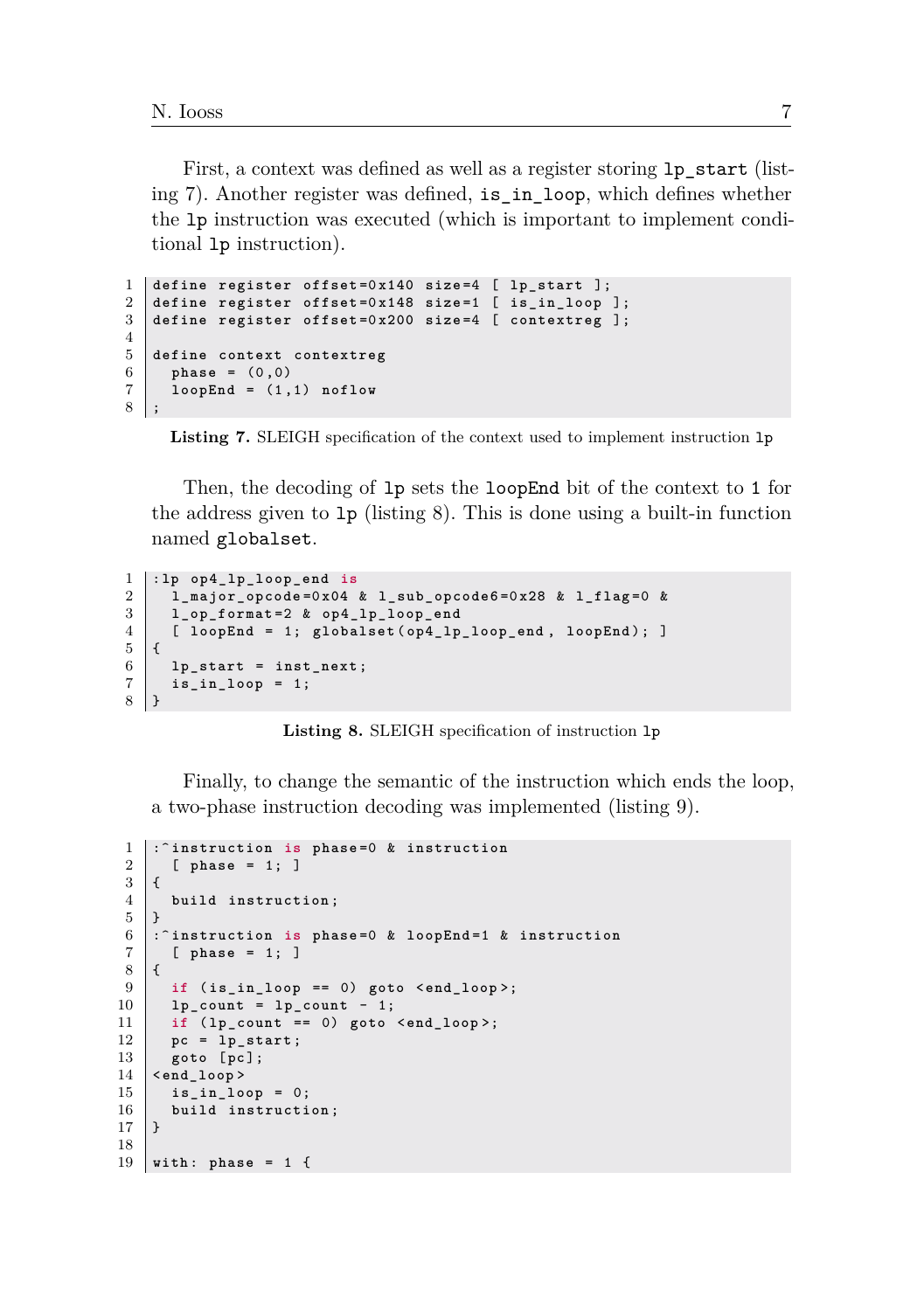```
20
21 # ... all instructions are decoded here
22
23 \mid }
```
**Listing 9.** SLEIGH specification of a two-phase instruction decoding pipeline

With these changes, the instructions of the example are decompiled as something which seems to be a correct implementation of a memcpy function (figure [2](#page-7-0) and listing [10\)](#page-7-1).

```
1 puVar3 = (undefined *)((int)src + -1);<br>2 puVar4 = (undefined *)((int)dst + -1);
2 puVar4 = ( undefined *) (( int ) dst + -1);
     3 do {
4 puVar3 = puVar3 + 1;
5 puVar4 = puVar4 + 1;
6 \mid *puVar4 = *puVar3;
7 size = size - 1;
8 } while ( size != 0);
9 return ;
```


<span id="page-7-0"></span>

**Fig. 2.** Implementation of memcpy in the studied firmware